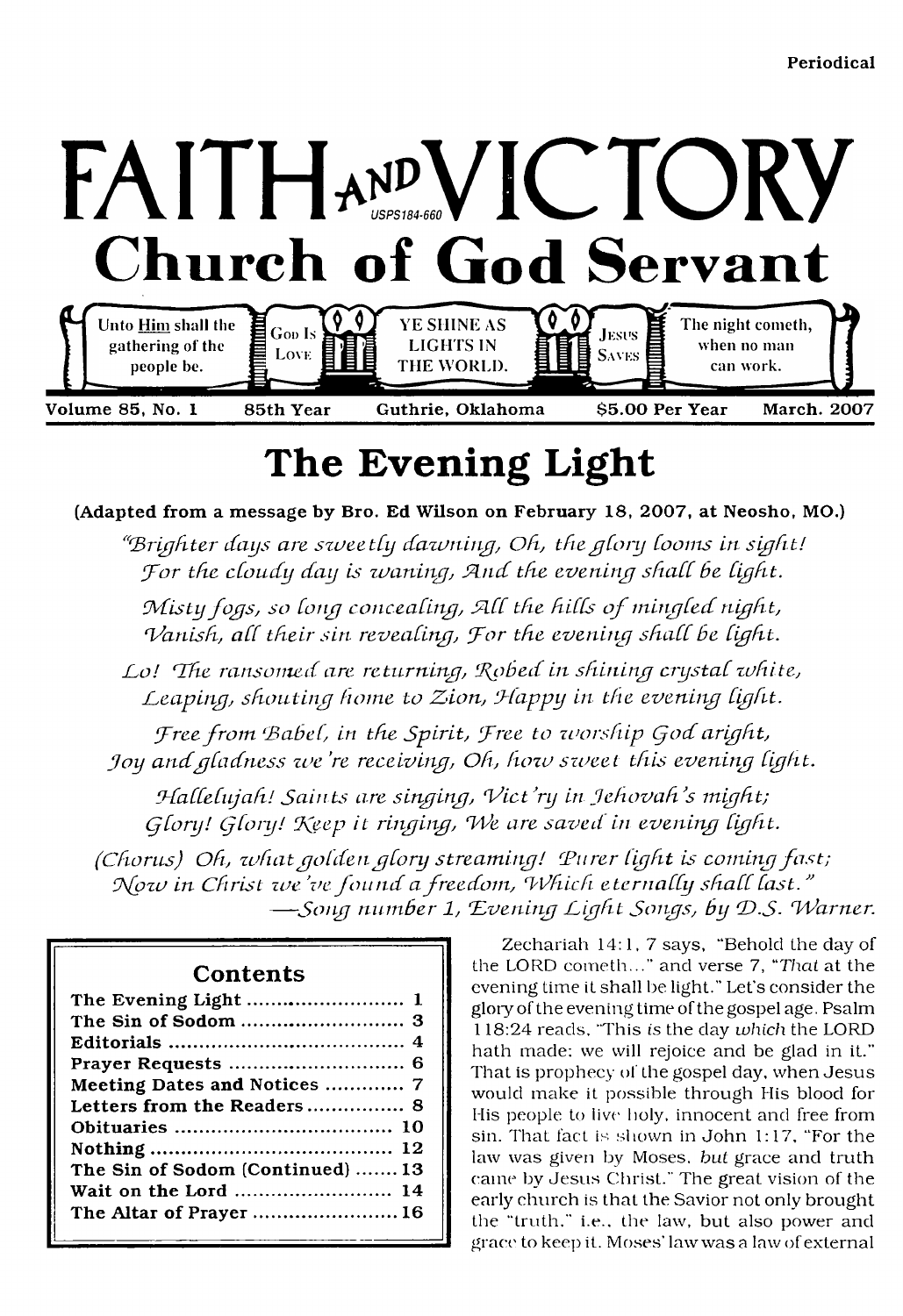things, since it had no power to change the believer's heart. But "grace and truth" enabled the Savior to teach the far higher standard of a pure and innocent heart. All the teaching of the Bible, all its seemingly deep and perplexing passages, center on this one fundamental truth that God wants His people free from sin.

As time went by, leaders perverted this lofty vision and the fellowship that results from it, and sought to change the Word of God. For instance the Roman emperor, Constantine, claimed conversion to Christianity. But when converted, he hurt the church. He ruled that no pastor could be accepted by a congregation without his approval; then he began to actually appoint pastors himself. These "pastors" found their doctrines were made the law of the Roman Empire, and the Roman treasury was at their disposal, so they learned greed, politics and arrogance, and invented doctrines to allow these vices. The resulting mingling of the pure gospel light with manrule and darkness required the work of centuries to correct. It was hard for innocent souls to find the simplicity of how Jesus died so anyone could have a victorious, sin-free life in Him alone. Through the long dreary night of manmade teachings that concealed the beautiful simplicity of the gospel many longed to have the light we have today. And even when faithful saints were able, in later centuries, to teach some sound doctrines these were mingled with the confusion of human rubbish, which resulted in a "dark and cloudy day."

The first song in our *Evening Light Songs* hymnal reads "Brighter days are sweetly dawning," which is a statement that the beautiful clear light prophesied for the evening of the gospel day has finally arrived. One phrase reads, "misty fogs, so long concealing, all the hills of mingled night, vanish all their sin revealing..." One example of this fog is millennial reign teaching. Whose life would be better if lions ate straw like oxen (Isaiah 11:7), or children could play with snakes? It isn't lions that need to be changed, it is people who have the *nature* of a lion, or whose *words* have the hurtful poison of snakes. God knows that and He is surely using this passage to foretell a time when these natures in people would be changed. But this and other dogmas have been used to make people believe there will be another time or way to get clear with God, even though the Bible says "now

is the accepted time." Through the long cloudy day hungry souls would leave one group, only to find the next one also teaching part Bible and part human creed.

Every church group has a central, driving spirit. We do too. The central, driving Spirit of the Church of God is "holiness unto the Lord." How can we know which group is "right?" Thank God, there's a key! It is, as in verse three of the song, to be "robed in shining crystal white," for that is the dress of Saints in Heaven. Once again we see the pattern, and it is God's love, purity and cleanness, which set us free from Babel, sectarian confusion. Constantine's interference with God's right to call pastors moved the church toward confusion, and so did many other similar usurpations through the years. But using the key of having holy hearts led by the Spirit brings us into "joy and gladness (which) we're receiving—Oh, how sweet this evening light!"—by causing us to see the glorious plan of worship God intended for His New Testament church. In this plan He sets the sanctified members in the body as it pleases Him: "For the LORD *is* our judge, the LORD *is* our lawgiver, the LORD *is* our king; he will save us." Isaiah 33:22.

About 1880 our pioneer ministers rediscovered the key and started unlocking Bible mysteries. *The Cleansing of the Sanctuary* by D. S. Warner and H. M. Riggle, page 445, explains Exodus 29:38-45 "Now this *is that* which thou shalt offer upon the altar; two lambs of the first year day by day continually. The one lamb thou shalt offer in the morning; and the other lamb thou shalt offer at even: "... "And there I will meet with the children of Israel,..." "And I will dwell among the children of Israel, and will be their God." This is a foreshadowing of our New Testament worship to God. Hebrews 13:15 shows the fulfilling of this sacrifice, "By him therefore let us offer the sacrifice of praise to God continually, that is, the fruit of our lips giving thanks to his name." We, too, are to offer something to God morning and evening—praise and thanksgiving, through the Lamb of God Himself—the fruit of our lips out of an innocent and pure heart. There is the altar where God will meet us.

Now let me give a bit of history of this *Evening Light Songs* book. Nearly all the songs in our hymnal were in the *Select Hymns* book, published by another organization. Bro. Ostis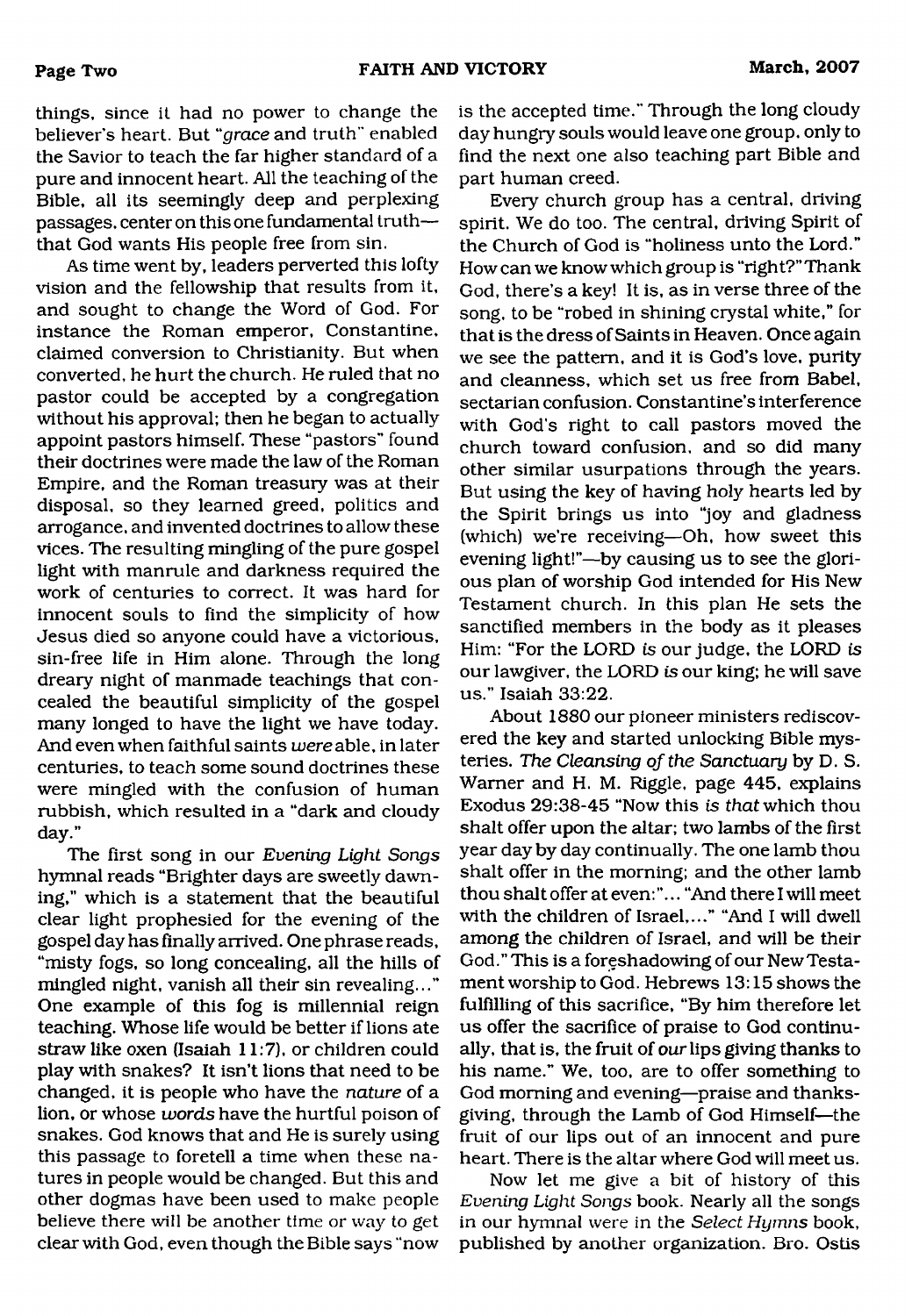Wilson paid a visit to Bro. A. L. Byers, who was a leader in that group and author of many of the songs, to ask permission to reprint a book of our own. He found Bro. Byers very sweet and approachable, and he helped us obtain that permission. In 1949, the first edition of *Evening Light Songs* was published. As noted in the foreword in the book, the songs were approved by a number of ministers and gospel workers. That is still a good policy for songs that are to be regularly included in our worship services today. Sis. Ruthe Byers and Bro. Lawrence Pruitt compiled and arranged them. Each page was printed from an engraving attached to a wood block which cost \$5, or about \$120 in today's money. The total for engravings was about \$2300, or about \$57,500 today. Bro. Lawrence, who worked in a commercial shop, was given permission to work there long night and weekend hours to build and print the pages; then they were sent to a bindery. The books were sold at cost, and many people rejoiced when we at last had our own hymnal.

All this is a very brief sketch of some of the brethren who were before us. "Glory! glory! keep it ringing" says their song. That is the part of this grand plan for God's New Testament Church saga that is ours. We are not to worship one another, or our forefathers. We are not to worship a system. We are to have holiness in love unto the Lord, Whom we are to serve in simple equality and humility, and be willing to make

our own sacrifice, as our forefathers have done, to carry on the truth. OUR CHALLENGE—are we going to keep it ringing? Are we going to keep it holy and innocent, and not political? God's church is not a hill, it is a city set on a mountain, far above all manmade institutions. We don't have to know all the answers to the complex questions of our time at once; Jesus will show us daily what to do. But we do have to have Jesus in our hearts and in innocence offer the sacrifice of praise and thanksgiving each morning and evening—for there is where He will meet us. Amen.

(In September 1949 it was stated: "The proposition which we have before the saints now, is that every one who can may send five dollars, which will entitle you to one plate and one song book when they are finished. The book will be post paid to you and the plate will be held here at the print shop to be used again when needed. With your payment of \$5.00 you may state the title of your favorite song you desire placed in the book." The article went on to state that the Standard Engraving Co. of Oklahoma City offered to make the plates for \$3.50 each. However an engraving company in Shreveport, Louisiana was actually used which offered a somewhat better price. The songbooks originally sold for \$1.50 each plus  $15¢$  postage. It was scheduled for distribution December 27, 1949. —Editor)

<span id="page-2-0"></span>

"Behold, this was the iniquity of thy sister Sodom, pride, fulness of bread, and abundance of idleness...neither did she strengthen the hand of the poor and needy." Ezekiel 16:49.

Sodom and Gomorrah were destroyed because "...the men of Sodom *were* wicked and sinners before the LORD exceedingly." Genesis 13:13. Abraham's nephew, Lot, chose to live near Sodom because of its well-watered fields, a good financial promise. His main interest was for material gain, while Abraham's was in pleasing God. God destroyed the city because of wickedness. However, what happened before they became wicked? Ezekiel tells us it "was pride, fullness of bread, and abundance of idleness." Therefore, in their path that led to

wickedness was pride, plenty of food and idle time.

It is very easy to be influenced by our surroundings. Many saints are driven to seek material things much like their neighbors. This flesh-pleasing standard would have been considered excessive and even sinful a few decades ago. Years ago, the bottom line of many messages was strong against "the pride of life." Believers were taught to live simple lives so they would have more to give to God's work. Every action and all our earnings were to be consecrated to God. All were for His glory. They were taught to "Quickly leave thy cottage door, spread the truth from shore to shore." (Number 464 in

(Continued on page 13.)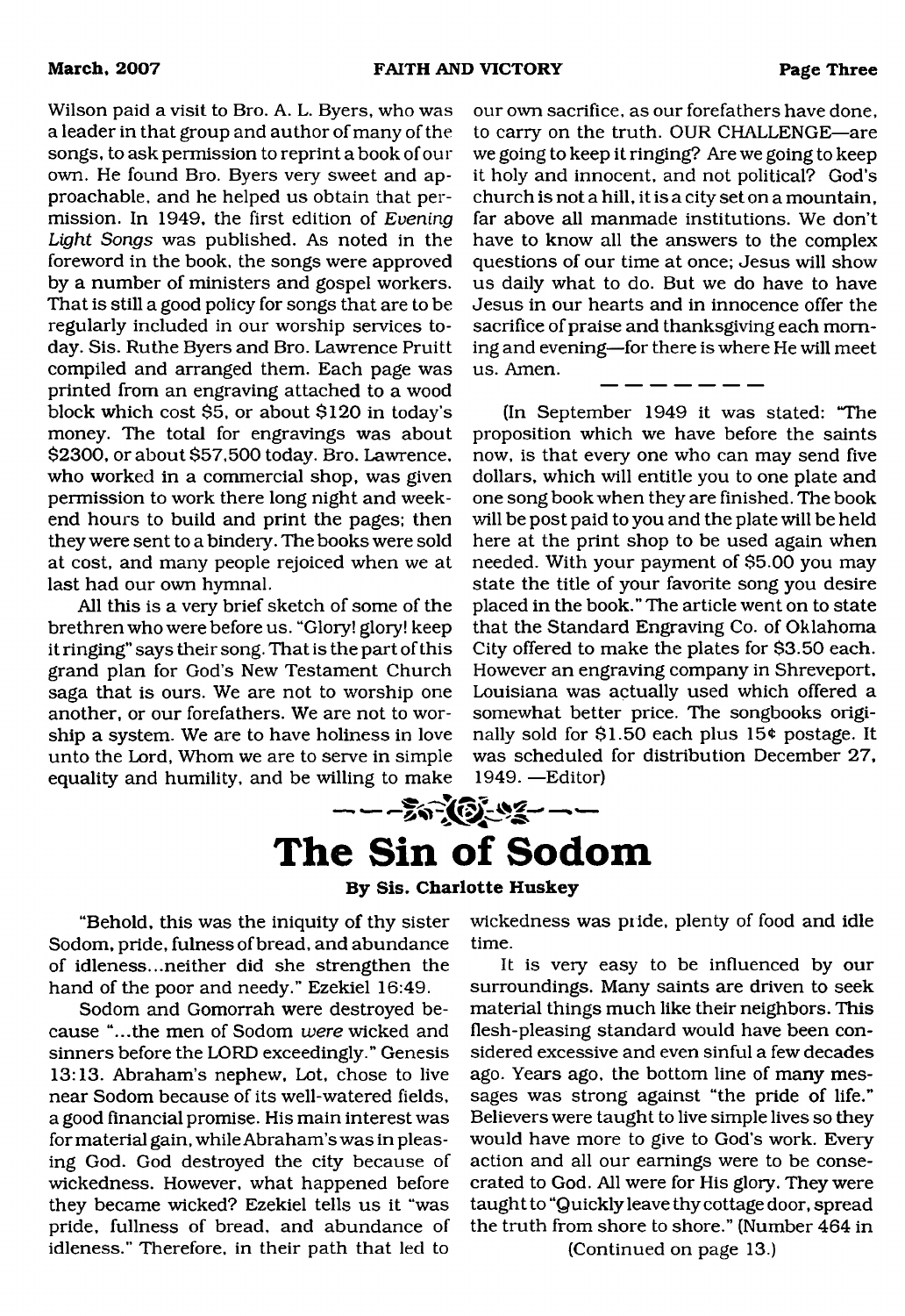# **FAITH AND VICTORY 16 PAGE HOLINESS MONTHLY** <u> 1988 - 1988 - 1988 - 1988 - 1988 - 1988 - 1988 - 1988 - 1988 - 1988 - 1988 - 1988 - 1988 - 1988 - 1988 - 198</u>

This non-sectarian paper is edited and published in the interest of the universal CHURCH OF GOD each month (except August of each year, and we omit an issue that month to attend camp meetings), by Willie Murphey. and other consecrated workers at the FAITH PUBLISHING HOUSE. 4318 S. Division. Guthrie, OK 73044 (USPS184-660).

#### **(Periodical postage paid at Guthrie, OK)**

Notice to subscribers: When you move or change your address, please write us at once, giving your old and new address, and include your zip code number. The post office now charges 60c to notify us of each change of address.

Dated copy for publication must be received by the 18th of the month prior to the month of issue.

#### **SUBSCRIPTION RATES**

#### . . . . . . . . .

Single copy, one year......................................................\$5.00 Package of 5 papers to one address, one year ......... \$20.00 Larger quantities are figured at the same rate.

This publication teaches salvation from all sin, sanctification for believers, unity and oneness for which Jesus prayed as recorded in John 17:21, and manifested by the apostles and believers after Pentecost. By God's grace we teach, preach, and practice the gospel of the Lord Jesus Christ-the same gospel that Peter, John, and Paul preached, taught, and practiced, including divine healing for the body. James 5:14-15.

Its motto: Have faith in God. Its object: The glory of God and the salvation of men: the restoration and promulgation of the whole truth to the people in this "evening time" as it was in the morning Church of the first century: the unification of all true believers in one body by the love of God. Its standard: Separation from sin and entire devotion to the service and will of God. Its characteristics: No discipline but the Bible, no bond of union but the love of God, and no test of fellowship but the indwelling Spirit of Christ.

Through the Free Literature Fund thousands of gospel tracts are published and sent out free of charge as the Lord supplies. Cooperation of our readers is solicited, and will be appreciated in any way as the Bible and the Holy Spirit teach you to do or stir your heart. "Freely ye have received, freely give." Read Ex. 25:2:1 Chron. 29:9: II Cor. 9:7; and Luke 6:38.

Freewill offerings sent in to the work will be thankfully received as from the Lord. Checks and money orders should be made payable to Faith Publishing House. All donations are tax deductible.

A separate Missionary Fund is maintained in order to relay missionary funds from our readers to the support of home and foreign missionaries and evangelists.

In order to comply with Oklahoma laws as a non-profit religious work, the Faith Publishing House is incorporated thereunder.

The *Faith and Victory* (USPS 184-660) is published monthly, except August, for \$5.00 per year by:

**FAITH PUBLISHING HOUSE P. O. Box 518, 4318 S. Division, Guthrie. OK 73044 Office phone numbers: 405-282-1479, 800-767-1479; fax number: 405-282-6318.**

**Internet address:<http://www.faithpublishing.com>**

**(Periodical postage paid at Guthrie, OK.)**

**Postmaster: Send address changes to:** *Faith and Victory,* **P. O. Box 518, Guthrie, OK 73044.**



"And the Pharisees came forth, and began to question with him, seeking of him a sign from heaven, tempting him. And he sighed deeply in his spirit, and saith, Why doth this

generation seek after a sign? verily I say unto you, There shall no sign be given unto this generation. And he left them, and entering into the ship again departed to the other side."

Mark 8:11-13.

The thought of Jesus sighing deeply and then leaving the Pharisees should cause each person to consider the reasons for our Savior's actions. Surely none of us want to vex the spirit of the One who holds in His hands the eternal destiny of our soul. Perhaps it would be helpful for us to notice some of the attitudes and actions demonstrated by this group of people, thereby prompting the Lord to be so grieved that He departed from them.

One of the most serious traits exhibited by the Pharisees was the hardness of their hearts. When someone hardens their heart they are almost impossible to help. They can be cruel and rigid in dealing with others and still think, in their own mind, that they are "righteous" and "justified" in their actions. All of the wickedness of their heart seems to be sealed in. When the Pharisees came to Jesus and began asking questions, it was evident they were not honestly seeking truth. In asking for a sign, they were only trying to discredit the Lord and when He refused to do their bidding they no doubt went smugly on their way thinking they had accomplished their purpose.

An example of their hardness was evident when they had no compassion on the man with a withered hand and sought to condemn Jesus for healing him on the Sabbath. Mark 3:5 says, "And when he had looked round about on them with anger, being grieved for the hardness of their hearts, he saith unto the man, Stretch forth thine hand. And he stretched *it* out: and his hand was restored whole as the other." The next verse clearly illustrated their lack of concern for the poor man, as well as many others who were afflicted, by their desire to destroy Jesus. "And the Pharisees went forth, and straightway took counsel with the Herodians against him, how they might destroy him."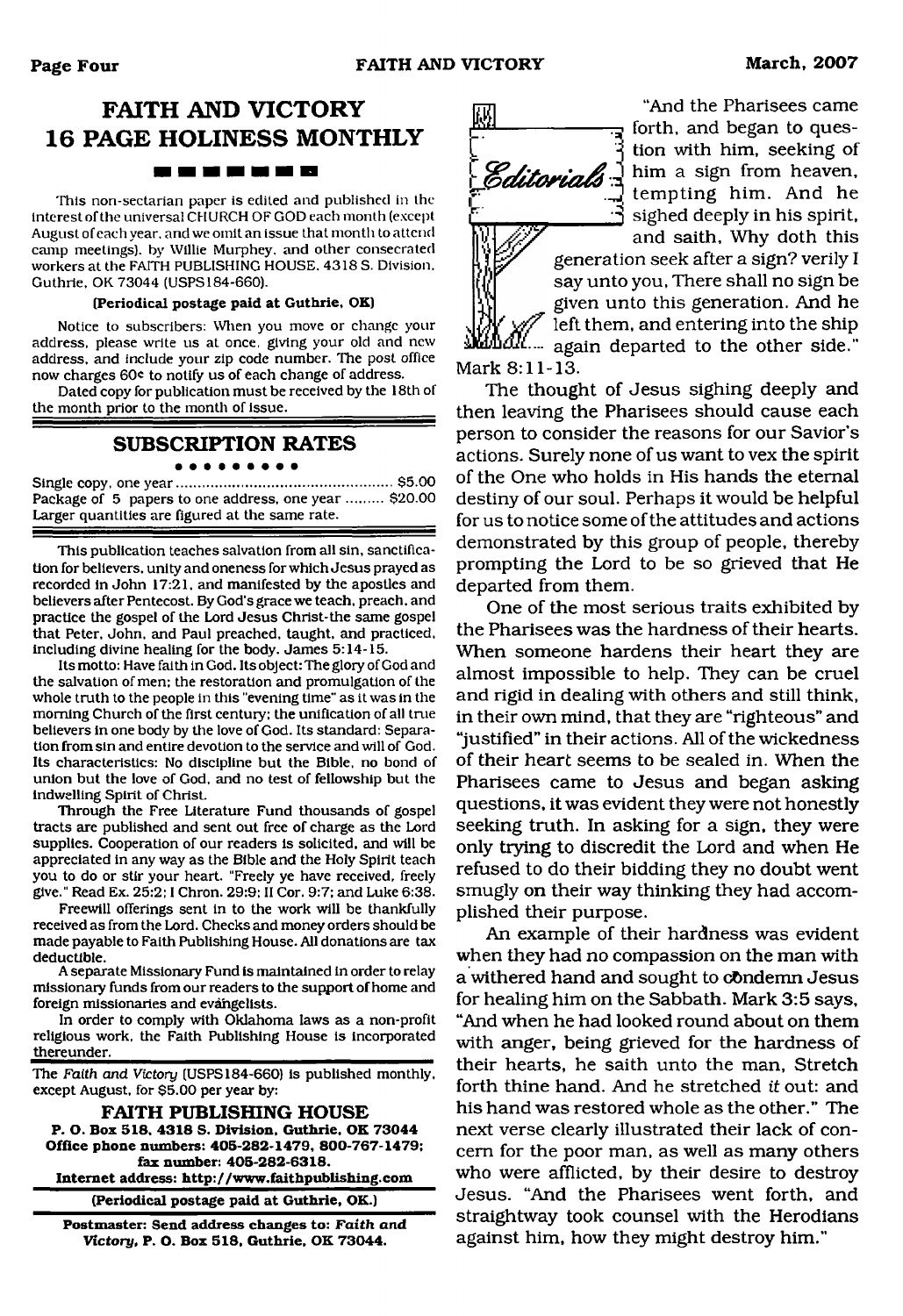The following verges in Romans  $2:4-5$  gives insight into the serious condition of people who have hard hearts. "Or despisest thou the riches of his goodness and forbearance and longsuffering; not knowing that the goodness of God leadeth thee to repentance? But after thy hardness and impenitent heart treasurest up unto thyself wrath against the day of wrath and revelation of the righteous judgment of God."

As was mentioned earlier, there is much wickedness sealed in a hard heart, and the Scriptures mention quite an impressive list of evils that were harbored in the hearts of the Pharisees. Their rigid compliance to only a form of religion caused them to be lifted up with pride and they despised others. While they boasted of their "virtues" and complemented themselves on their own good works they showed contempt toward the repentant prayers of the humble. Their lack of compassion toward the sick, poor, lame, widows and fatherless did not escape the eyes and ears of God. Their long prayers were only pretence and did not cover their hypocrisy.

While they paid tithes and kept certain aspects of the law, Jesus said they omitted the weightier matters of the law—judgment, mercy, faith and the love of God. In Matthew 22:34-40 a Pharisee, which was a lawyer, asked, "Master, which *is* the great commandment in the law?" Jesus responded by saying, "...Thou shalt love the Lord thy God with all thy heart, and with all thy soul, and with all thy mind. This is the first and great commandment. And the second is like unto it, Thou shalt love thy neighbour as thyself. On these two commandments hang all the law and the prophets." If one sincerely desires the favor of God then they must love Him. Obeying His Word and keeping His commandments proves their love. When obedience is missing in a person's life then their religion is vain. Often we observe people complying with a selective obedience. They believe certain things are very important while other things in the Word of God seem to be ignored. Some in the world today are all wound up in some man's rambling interpretation of the book of Revelation and are so adamant that they not take the "mark of the beast," yet they are living a sinful life. What a shame! When one truly loves the Lord they will strive to please Him in all things. Too many people today are striving to please themselves or other men and are deceived into thinking they are pleasing God. If we are pleasing God, He must be the One to grant approval of our life—not ourselves, some other human or group of mortals.

While overlooking the major concepts of the law the Pharisees were often debating the minor letter of the law. Their "great insight" into the intricacies of the law caused them to feel very wise. In John 7:32-49 the Pharisees sent officers to take Jesus. After hearing His teachings they returned to the Pharisees without Him. When questioned why they had not brought Him, "The officers answered, Never man spake like this man." Some of the officers, like the people, were impressed with the truths and the authority with which Jesus taught. The Pharisees responded by asking, "...are ye also deceived?" Thinking of their knowledge of the law they said, "But this people who knoweth not the law are cursed." Ah, but the curse was on them for failing to love and obey God. Their "great knowledge" did not give them a simple faith in God which could have saved their souls and changed their life. Those today who are looking to the philosophies of man to save them are failing as miserably as the Pharisees.

"But the Pharisees and lawyers rejected the counsel of God against themselves, being not baptized of him." Luke 7:30. Many came to John and were baptized, but not the Pharisees. When they came to his baptism John called them a generation of vipers and said, "...who hath warned you to flee from the wrath to come? Bring forth therefore fruits meet for repentance:" He also told them that "...the ax is laid unto the root of the trees: therefore every tree which bringeth not forth good fruit is hewn down, and cast into the fire." This counsel of God was rejected and likewise the admonitions of Jesus, the Son of God, were also rejected. In Matthew 15:7-9 He called them hypocrites and counseled them from the words of Isaiah saying, "This people draweth nigh unto me with their mouth, and honoureth me with *their* lips; but their heart is far from me. But in vain they do worship me, teaching for doctrines the commandments of men." The Lord is looking for more than lip service, more than the doctrines of men and more than a vain formality of worship. The importance of serving and worshipping the Lord with a pure heart cannot be overly stressed. Humbly submitting to His will and obeying His Word will cause to blossom forth an abundance of fruit that is sweet and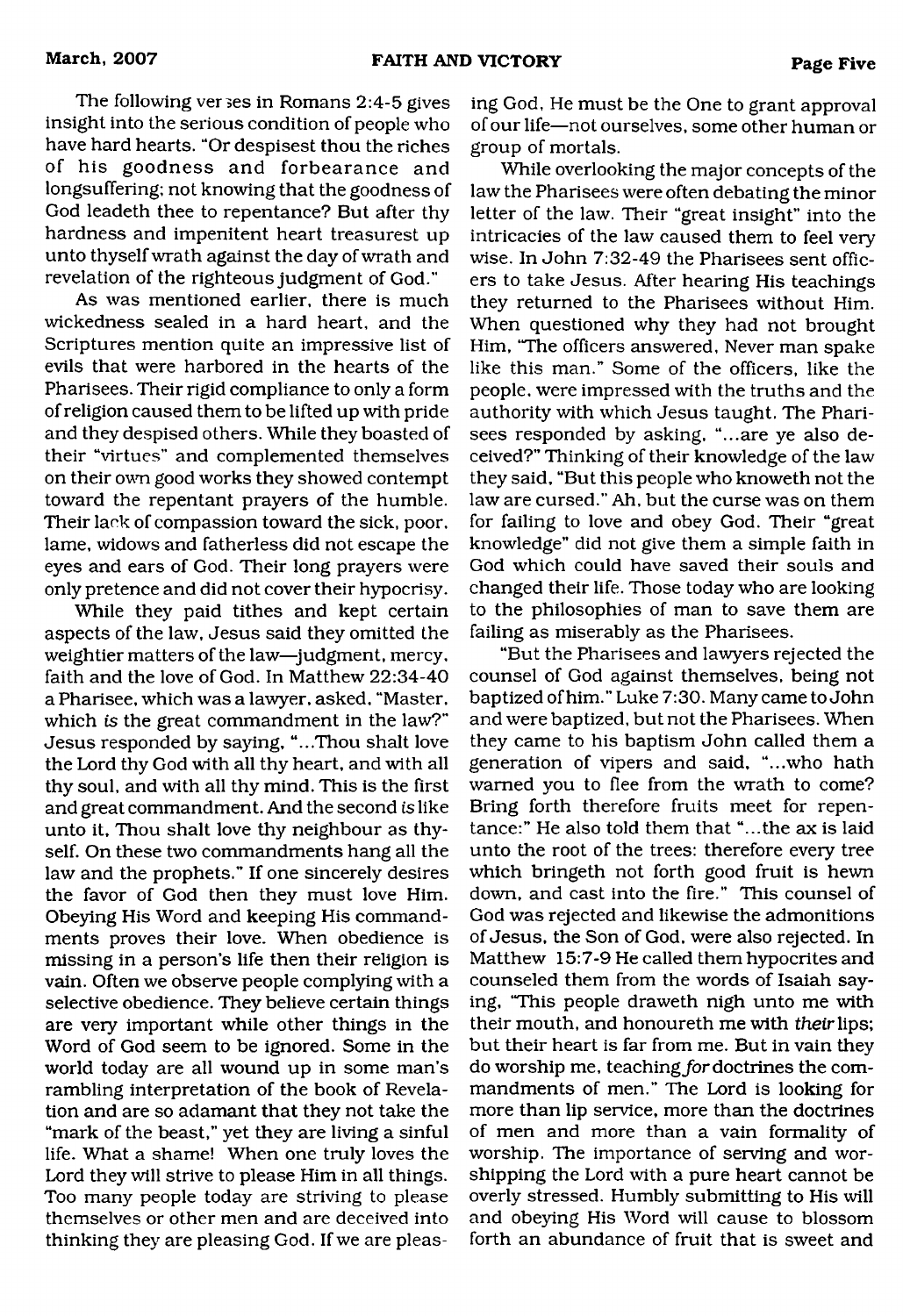precious in His sight.. As John the Baptist told the Pharisees, "...the ax is laid unto the root of the trees:..." and it is only a matter of time before the one producing evil fruit will be cut down. Rejecting the counsel of God is a most serious offense and none of us should ignore the still small voice of the Lord reasoning with our souls.

While there were numerous other evils that inhabited the hearts of the professing religious leaders of Jesus' day, may the mention of these few things help keep us from falling into the same pattern of wickedness. More than once Jesus cautioned His disciples, "...Beware ye of the leaven of the Pharisees,..." They understood that it was their doctrine that was to be avoided. It was filled with pride, hypocrisy and worldlymindedness, and the Son of God will not tolerate these evils. He exposed their wickedness. In Luke 12:2 He plainly declared, "For there is nothing covered, that shall not be revealed; neither hid, that shall not be known." While it is true that the Judgment will reveal every hidden work, the Lord is faithful now to reveal these things that may have crept into our hearts if we will sincerely seek the truth. Today is the day to have our hearts purged, because if this leaven is allowed to remain it will contaminate our entire being and cause the Spirit of Christ to depart from us.

We are humbly grateful to the Lord for His blessings upon this work through the years. While there have been many difficulties to overcome, God has kept His hand over us and made away when there seemed to be no way. With this issue of the *Faith and Victory* we complete 84 years of publication and look forward to the future with bright anticipation. Serving the Lord is a wonderful experience, for we know that He will safely bring us through with victory as we place our hand in His firm grasp.

It is our prayer that each issue will carry with it the burning fire of the Holy Spirit and that the light of truth will illuminate the hearts of each honest reader. We appreciate the prayers of the Saints that have petitioned the throne of God in our behalf, and we request that you continue those supplications, that this work will reach many others who are yet in need of the precious message of salvation.

In this world where the powers of darkness seem to be increasing with great rapidity, the people of God should redouble their efforts to hold the torch of truth even higher so that struggling humanity may be guided to the foot of the cross. It is there that the souls of men find relief from the burdens of sin and entrance into the glorious Kingdom of God.

> —Bro. Willie E. Murphey wemurphey@yahoo.com



CA—Remember Sis. Martha Powell in prayer, she has cancer. ——Sis. Doris Pihaylic

OK—Please pray for Bro. Edward and Sis. Gloria Taylor. Sis. Gloria is very ill and is having serious problems with her legs. Also remember my husband and I, Bro. Mark & Sis. Darlene Knight, in prayer for some personal needs.

—Sis. Darlene Knight OK—Please pray for Sis. Anneta Williamson who is afflicted with diabetes, resulting in a severe decline in health.

MN—I desire prayer for some serious physical needs.  $-$ Bro. Lee Hilton -Bro. Lee Hilton

### <u>saca</u> **Standing Prayer Requests**

Bro. Carlos Arriaga Sis. Mamie Butcher Sis. Gladys Cashio Sis. Helen Carson Sis. Waneta Creel Sis. Dorall Forbes Sis. Evelyn Fredrickson Bro. Troy Gentry Bro. Lee Hilton Bro. Mark and Sis. Darlene Knight Sis. Juliette Lounds Sis. Melba Powell Sis. Anna Severs Sis. Cheryl Smith Bro. Michael Smith Bro. Edward and Sis. Gloria Taylor The Mitch Taylor family Sis. Anneta Williamson Sis. Lula Williamson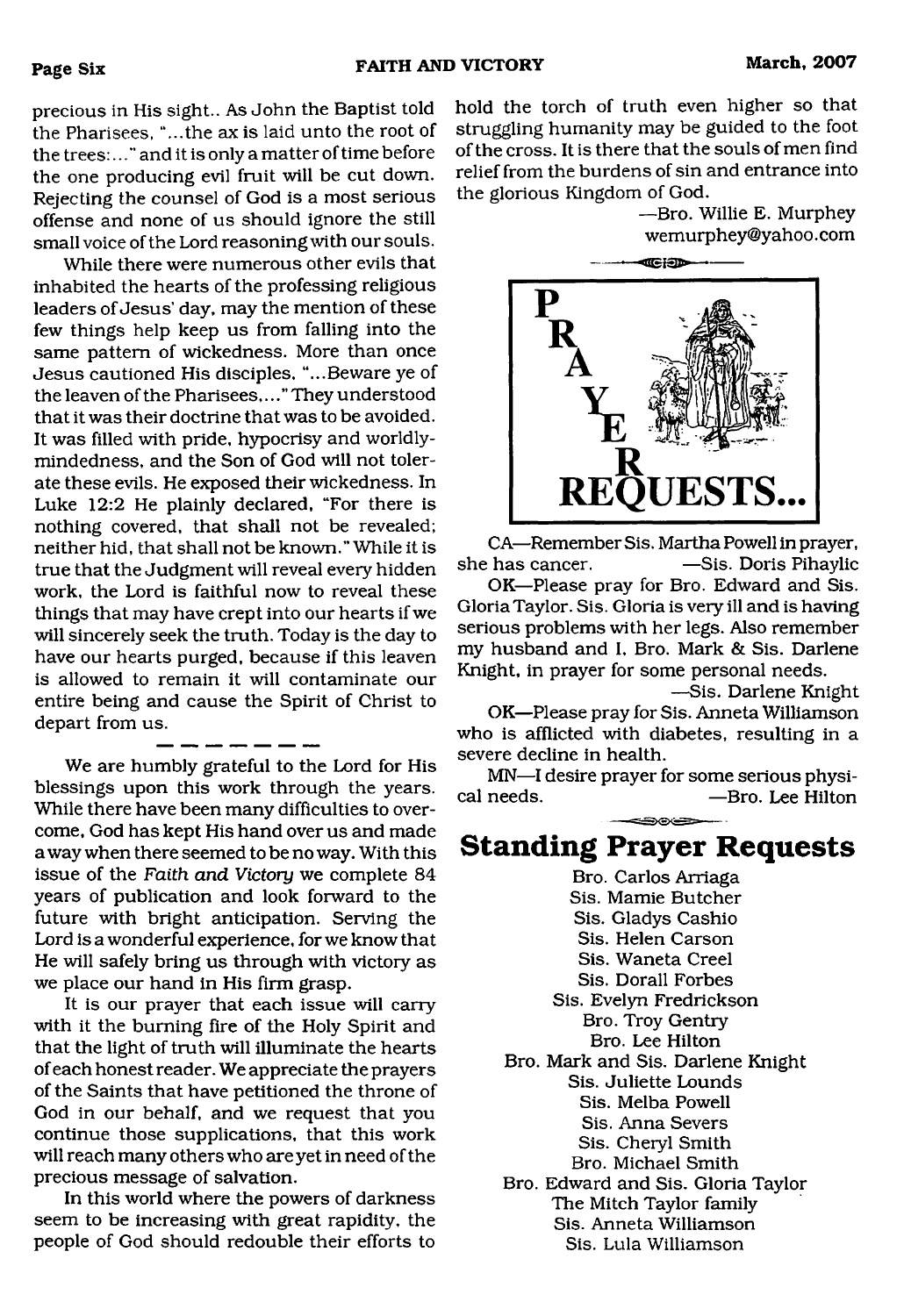### **SPECIAL NOTICES**

#### **FOUR CORNERS (BLUEJACKET, OK) ALL-DAY MEETING**

The congregation at Four Corners (Bluejacket, OK) would like to announce All-Day Meetings on the second Sunday of each month. We extend to each one a special invitation. How wonderful it is to be with the Family of God and worship the Lord together. It would be such a blessing to us to have visitors!

Sunday School starts at 10:00 a.m. with the regular service following. We will serve dinner and then begin our afternoon service around 2:00 p.m.

If anyone would like to come on Saturday and spend the night, our homes are open and waiting! Welcome! Just call Bro. Ivan Eck (620) 922-3327 or Bro. Randal Bradley (620) 226- 3329 to make arrangements.

#### **SHINGLETOWN, CA, OUTREACH EFFORT**

Pray for the outreach effort that is on-going in Shingletown, CA. We are having Sunday services with lunch following. We have been blessed with a few contacts and recently the Lord has allowed us to have some more. We have been praying about this work for five years and have felt the Lord leading us to put our faith into action.

For further information contact Sis. Teresa Sorenson, 25475 Lava Lane. Shingletown, CA, 96088, or by phone at (530) 366-0171.

#### **GOSPEL SINGING CD**

We thank God for allowing us to produce a CD for the glory of God! We will be selling the CDs for \$15 each and the proceeds will be used towards the Durham, NC Church of God building project. Those interested in purchasing may do so by sending payment to the Church of God in care of Jerry Lennon, 3203 Hwy 55, Durham, NC 27713. For further information contact Jerry Lennon at (919) 740-3748, in Durham, NC or Colvin Lennon at (661) 810-7368 in Palmdale, CA. Thank you in advance and God Bless,

 $-B$ ro. Jerry Lennon

"Sing, O heavens; and be joyful, O earth; and break *forth into singing, O mountains: for the LORD hath comforted his people, and zviCC have mercy upon his* afflicted." Isaiah 49:13.

#### **MEETING DATES**

**Miami, FL (Camp Meeting)—**April 1-8 **Dallas, TX (Spring Revival)**—April 6-8 **Enterprise, AL (Spring Singing)**—April 14 **Wichita, KS (Spring Meeting)**—April 15-22 **Webb City, MO (Singing-Revival)**—April 22-25 **Vanceburg, KY (Spring Meeting)**—May 18-20 **Oklahoma State (Guthrie)**—May 25-June 3 **Holly Hill, SC (Camp Meeting)**—June 3-10 **Green Bank, WV (Camp Meeting)**—June 15-21 **Jefferson, OR (Camp Meeting**—June 15-24 **Alcoa, TN (Sister's Retreat)**—June 22-23 **National (Monark Springs)**—July 20-29 **Myrtle, MO (Camp Meeting**—August 3-8 →→→● <sub>→</sub>→

# **MEETING NOTICES MIAMI, FL, CAMP MEETING**

The Saints in Miami, FL will be having a camp meeting beginning April 1 and continuing through April 8. Services will be nightly at 7:30 with two services on Sunday. The schedule of day services will be announced at the meeting. All are welcome.

For more information call Bro. Charles Clay at (305) 235-4271 or Bro. Ken Baxter at (786) 554-8833. The chapel is located at 235 NW 47th St., Miami, FL.

#### . \_ \_ \_ \_ \_ \_ \_ **DALLAS. TX, SPRING REVIVAL**

The Saints in Dallas, TX cordially invite you to attend their Spring Revival April 6-8. Services will begin on Friday at 7:00 p.m., Saturday at 11:00 a.m. and 7:00 p.m. and Sunday, April 8, Sunday school at 10:00 a.m. with morning worship service following at 11:00 a.m.

For further information contact Bro. Calvin Frentrup at (972) 273-1538 or Bro. Brian Francisco at (972) 296-9275. The chapel phone is (972) 557-1921. It is located at 11501 Rylie Crest Dr., Balch Springs, TX 75180.

#### **ENTERPRISE, AL, SPRING SINGING**

The church of God congregation at the Enterprise Community near Warrior, AL is planning a singing April 14 at 6:30 p.m. in the chapel. Activities and a couple of sessions will begin at 10:00 a.m. on Saturday morning at the park in Hanceville, which is the same place as last year. On the following day, April 15, there will be dinner on the grounds with services at 10:00 a.m. and 2:00 p.m. Everyone is welcome. The chapel is located approximately two miles west of Interstate 65 at Exit number 289. For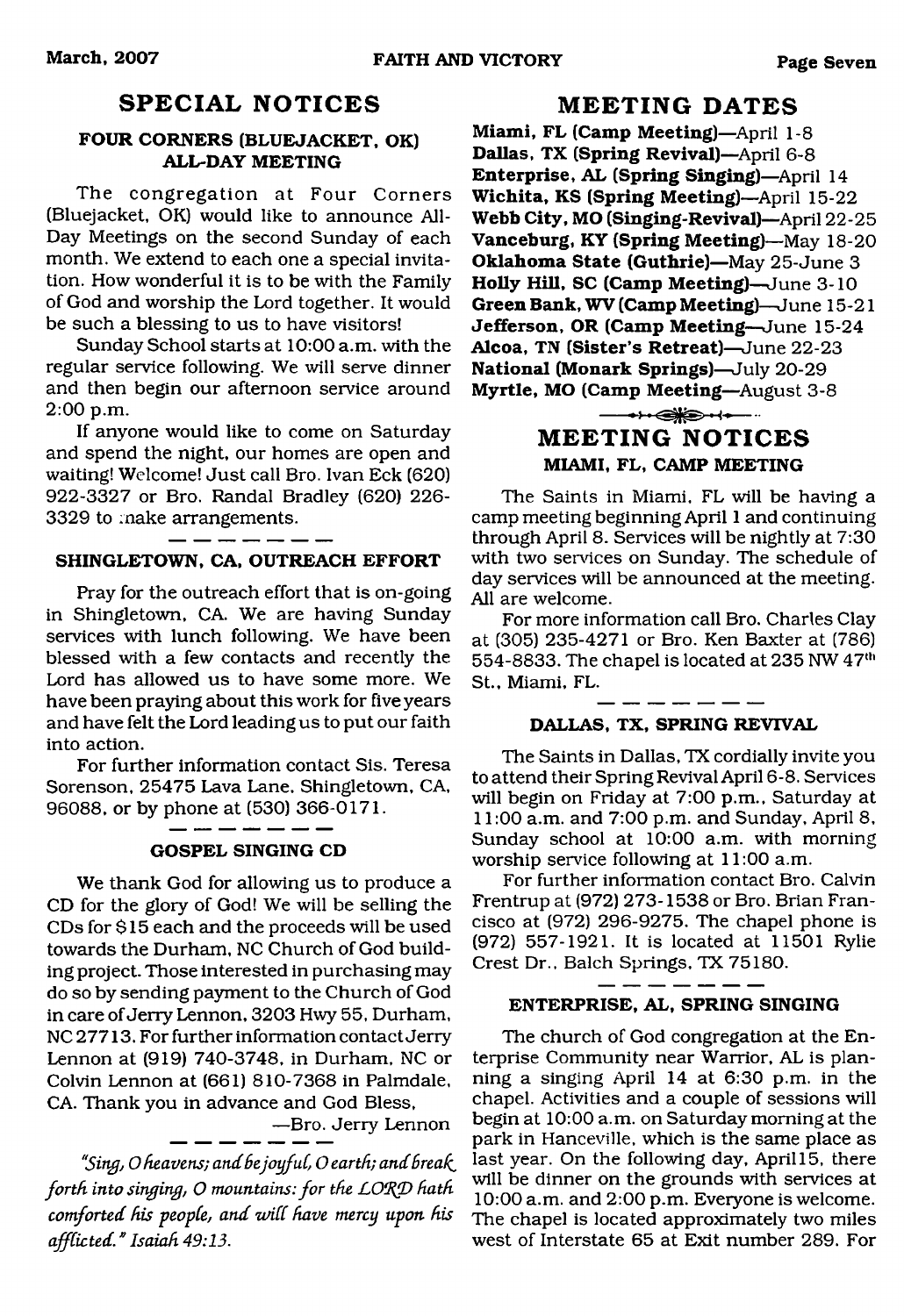further information please contact Bro. Roy Herron at (205) 647-7869 or Bro. Marshall Whitson at (205) 647-6325.

#### WICHITA, KS, SPRING MEETING

The Wichita Spring meeting for 2007 wall be held April 15-22. We are putting it in God's hands and expecting Him to send ministers and workers as He so chooses. All are welcome and encouraged to attend if possible. We desire to see people saved, sanctified, edified and blessed. Some are in great need of healing, also. Please pray for the success of the meeting.

On Sundays, we will have 11:00 a.m., 2:00 p.m. and 7:30 p.m. services. Monday through Saturday, we will have 11:00 a.m. and 7:30 p.m. services. The chapel address is: 2500 N. Grove. If coming from the South on 1-35, you take Exit 42 (for I-35 and 235). You follow past  $24<sup>th</sup>$  St.: the chapel is the second building in that 2500 block.

If you need to contact someone, you may call Bro. Emmanuel Gracey at (316) 778-1848 or Bro. Theodore McCray at (316) 682-5132.

#### WEBB CITY, MO, SINGING

\_ \_ \_ \_ \_ \_ \_

The congregation at Webb City would like to announce a singing on Saturday, April 21, at 7:00 p.m. We also plan to have a revival Sunday, April 22, until Wednesday, April 25. We are praying that the Lord will send the minister/ ministers of His choosing. Services will be 10:00 a.m. and 6:00 p.m. Sunday, and 7:00 p.m. Monday through Wednesday. Contact information is (417) 237-0010 home, (417) 793-6329 cell, or (417) 793-1700 cell, e-mail [danandanita@earthlink.net](mailto:danandanita@earthlink.net)

Please pray that the Lord will bless this effort for the good of the neighborhood and the congregation.

#### VANCEBURG, KY, SPRING MEETING

The Vanceburg, KY, Church of Cod congregation, Lord willing, will be holding a spring meeting May 18-20. There will be morning services at  $11:00$  and an evening service at  $7:00$ . We encourage all who feel burdened to come and support our meeting. The spring meeting is conducted on a freewill offering basis. 'There will be meals prepared daily on the campground. We are depending upon the Lord to lead and direct in sending the ministers of His choosing. Accommodations will be provided. Please bring bed linens. For more information, contact Bro.. or Sis. Dallas Cooper at (606) 796-3645 or (606) 202-1115 cell, or the chapel at (606) 796-0882 and leave a message. All are welcome.

> —Vanceburg, KY congregation - -- -- -- -- --

#### HOLLY HILL, SC, CAMP MEETING

We give a cordial invitation to all to attend the 2007 Holly Hill. SC camp meeting beginning on Sunday, June 3rd. and continuing through Sunday, June 10th, Lord willing. All are welcome, and we will make accommodations for as many as possible. Anyone planning to attend who needs accommodations should contact Bro. Kevin and Sis. Cheryl Smith at (803) 492- 7975 or Sis. Beverly Pratt at (803) 496-3057, so arrangements can be made. Please come, if you can, and if you cannot be here, please pray for God to bless our services.

In Christ's love,



LA—"0 taste and see that the LORD *is* good: blessed *is* the man *that* trusteth in him." Psalms 34:8. God has proven Himself so good to us and we want to talk of His wondrous works. On November 16, 2005. Brandon and I felt a "new urgency" for the child we believed the Lord had burdened our hearts to adopt. On this evening, we prayed together and agreed to fast and pray for God's guidance on the next Saturday, November 19, 2005. Up to this point we had kept our burden and desire to adopt a child committed to the Lord, praying that He would help us be willing to do whatever He asked.

Over the four and one-half years of our marriage, we had researched some adoption/ fostering/mentoring options and completed a home study. We had ruled out a Guatemalan adoption when we were told it would cost approximately three-fourths of our salary for a year. However, as we fasted and prayed on that Saturday, we both felt the Lord imploring us to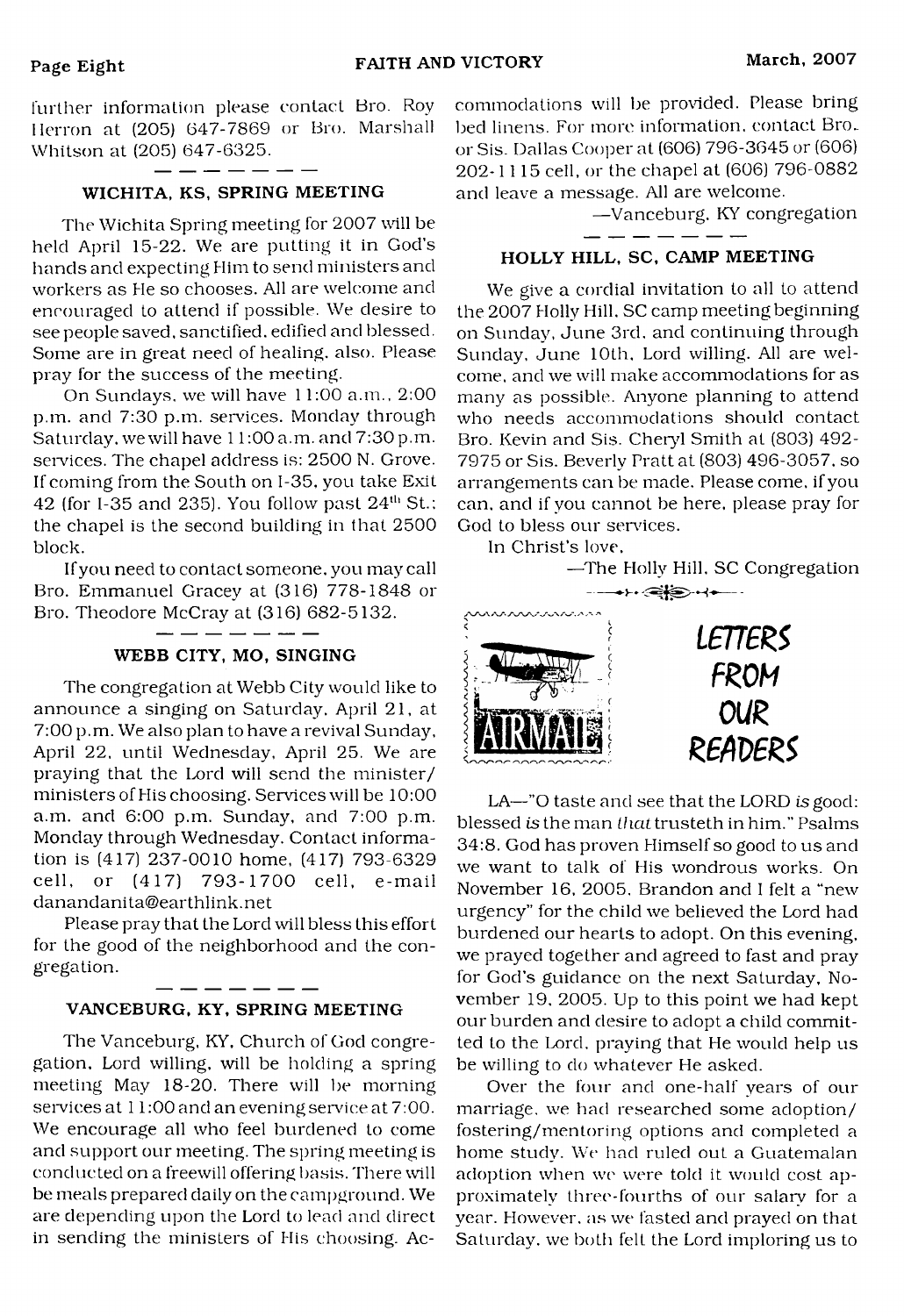simply trust Him with all our hearts, leaning not to our own understanding.

Later, when we received our son's birth certificate and papers, we learned his date of birth was November 18,2005. How overwhelmed and thankful we are to know that God, our omnipotent, omniscient Lord, had put an urgency on our hearts to pray for our son on the days surrounding his birth! The first day of life for Isaac is also the day Brandon and I knew the Lord did want us to go to Guatemala.

And the details? The expenses? The paperwork and language barriers? The fears and questions? God took care of every small detail. And He didn't just take care of it, He showed us the "...treasures of darkness, and hidden riches of secret places...." God gave us such beautiful experiences of what pure trust in our almighty God can do. God is amazing and His ways are worth seeking.

Our son, Isaac, has been with us five months now. He has already been such a blessing and joy to our family. We praise God for all He has done!!

I encourage you, please taste and see! We are blessed when we trust in Him. Our love,

—Bro. Brandon, Sis. Amber, Whit and Isaac Martens

MO—Dear Bro. Willie and Sis. Neta: The Lord has blessed me and I feel He is guiding my life. I want always to be and do what He wants me to be and do. It is a blessed life to live for Him. —Sis. Esther Hightower

Dear Bro. Willie and Sis. Neta: Greetings to you in the name of Jesus our Savior. When the angel announced to Mary concerning the birth of our Savior, He said, "He shall be great, and shall be called the Son of the Highest: and the Lord God shall give unto him the throne of his father David. And he shall reign over the house of Jacob for ever; and of his kingdom there shall be no end." Luke 1:32-33. Also when the angel announced His birth to the lowly shepherds, the angel said, "...Fear not: for, behold, I bring you good tidings of great joy, which shall be to all people. For unto you is bom this day in the city of David a Saviour, which is Christ the Lord... .And suddenly there was with the angel a multitude of the heavenly host praising God, and saying. Glory to God in the highest, and on earth peace, good will toward men." Luke 2:10- 14.

Now, after that we are redeemed by His blood and by His life. He wants us. His people, to bear the message of salvation unto all people. "For the love of Christ constraineth us; because we thus judge, that if one died for all, then were all dead: And thathe died for all, that they which live should not henceforth live unto themselves, but unto him which died for them, and rose again." II Corinthians 5:14-15.

The poet has amply said, "Go tell the world that Jesus has suffered, Died to redeem the vilest of men; How he can save and keep us forever. Free from the pow'r of Satan and sin. Tell it again, the wonderful story, Sound it aloud o'er valley and plain. Till all the world is filled with his glory. Heaven and earth join in the refrain." Another poet has said, "When taking his word to the lost ones. It is not a gift we bestow: By working and praying and giving, We pay but the debt that we owe."

I trust that the Lord will fill our hearts with the fullness of His love and help us to be faithful to Him and to souls. "I ought to love my Savior, He loved me long ago. Looked on my soul with favor, When deep in guilt and woe: And though my sin had grieved him, His Father's law had crossed, Love drew him down from heaven, To seek and save the lost."

Your saved brother, - T. V. McMillian \_\_\_\_\_\_\_

CA—Greetings in Jesus name. I am so thankful to be saved and encouraged to live for the Lord. February is my birthday month. On the 14th I was saved 55 years and the 23rd I'll be 84.

I thank the Lord for being my Savior, Sanctifier and my Keeper. God has healed me of many things. I'm so thankful He has blessed me since I had a nervous attack two years ago in the Bakersfield Winter Meeting. I began to lose weight and my hair was falling out, but God has seen me through. Last year the Lord blessed me to go to Dallas for their dedication service. It was wonderful. I went to Monark and from there I went to Akron, OH. I'm so thankful He saw me through with much joy.

I have been ill this year so far. My nerves are so bad, I can't sleep at night more than two or three hours. I love to lie in bed in the morning until nine or ten, but I have a pain in my left chest that hurts worse when I lay down, so I have to get up often at night. I have to get up and sit on the bed. Sometimes I walk around. I was prayed for twice, but the pain held on. I said,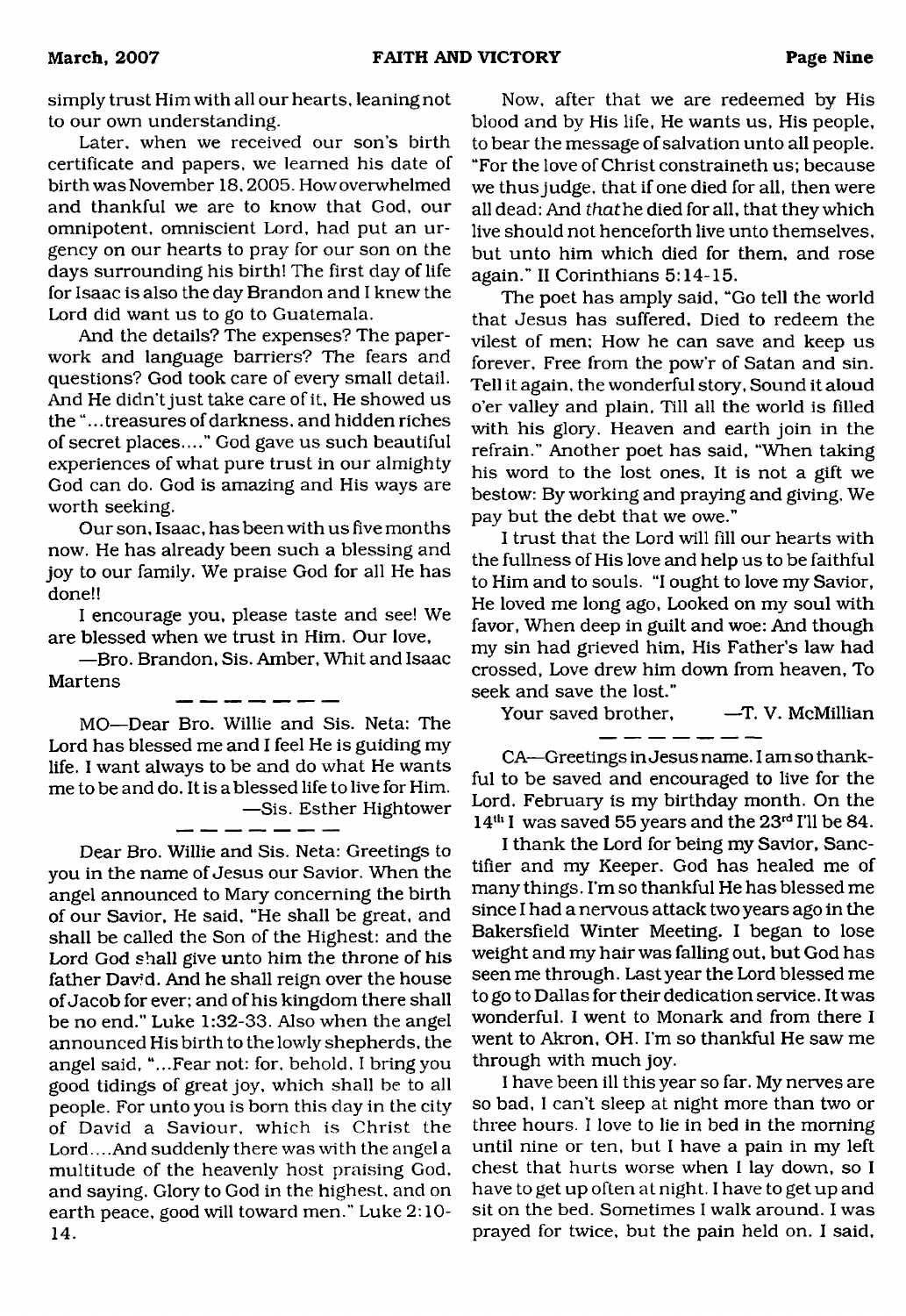Lord you have always healed me, something is wrong. You haven't done anything wrong, but I know you are my Healer and have been for 54 years. Please show me what is wrong. So I fasted and prayed. The Bible said some things come by fasting and praying. So I pleaded for God to show me what I needed. I called one of the Sisters and told her, "I am holding on to God, but this is the first time God didn't answer me." She asked, "what are you asking for?" I said, "healing." She said, "Stop asking for healing. Ask God to give you grace to stand the pain." I told her, 'The pain doesn't let up; no one can hurt all of the time." She laughed and said, "Sister, you have an awakening you have never had before, you have to be willing to suffer."

I hung up and said, "Lord, is this what You want for me?" He said, "I want you to be willing to suffer pain. How will the younger Saints learn to suffer if the older ones don't show them by precept and example?" That was my spiritual awakening. I said, "Lord, I'm willing." For years I would be sick, but never have pain. So I said, "Lord, I'm willing. What ever You have for me. I'm willing, because You promised I'll never leave you alone." And He hasn't!

I called the Sister and told her how God had blessed my soul in what she told me. I said, "I hope I can be some help to you some day." She said, "You have been so much help to me when you told me that at night when you couldn't sleep, you sing and give praise to God." She said, "I have been doing it. It helps." Thank God, I have found praises to God bring victory!

One night I woke up at 3:00 in the morning. I turned the radio on, A man was telling about his lost brother. At 4:001 prayed and sang until 5:00. At 5:00 I turned the tape recorder on and listened to singing. At 6:001 turned the radio on for the news about the poor people who were stranded and sitting on planes or in cars on the road. I found lots to pray for and forgot about myself.

If there is ever a time to pray, it is now. Our country is in a terrible condition, our towns have gangs killing each other almost daily. This horrible world is out of control. Our leaders do not know what to do. Only God can work these things out.

Before our pastor passed away in 2004, God gave him a message, "Lord, Wake Up Zion." I am still pleading, "Lord, wake up Zion." We heard a message a few weeks ago. It was brought out

that a minister's life expectancy is 55 years. Not just among us. but nationwide. We must pray God will wake up Zion, so we can pray for our ministers, our country and an out of control war. God can do anything but fail! Please pray for me that I'll get hold of what God is requiring of me. Christian love, —Sis. Naomi Jennings



**Viva Lacroix Chevallier** of Hammond, LA was bom January 14, 1923, in Summerville, LA to William Vernon Masters and Nellie Louisa Masters. She passed away January 17,2007, at North Oaks Hospital in Hammond, LA at the age of 84 years.

She did not have much education but after her children had left home, her husband was injured in an oil field accident. She had to work, so she went back to school and finished her education and even became an L. P. N. She worked at Pinecrest Hospital in Pineville, LA for children with special needs. Her heart went out to those children and she tried to love them and care for them to the best of her ability. She made the work that she did very meaningful.

Viva was a good mother to her children and encouraged them to get an education and pursue a career. When she was in her pre-teens her family attended church at the Church of God in Midway (Jena), LA.

She was preceded in death by her parents, son, Doyle Glenn LaCroix, Sr., and three brothers, Millard, Oca, and Alvin Masters.

She is survived by a daughter, Camille LaCroix Island, of Oklahoma City, OK; daughter-in-law, Cynthia LaCroix of Loranger, LA; brother, Levelle Masters, of Jena, LA; two sisters, Laverne Cox, ofWildsville, LA and Christine Gentry of Loranger, LA.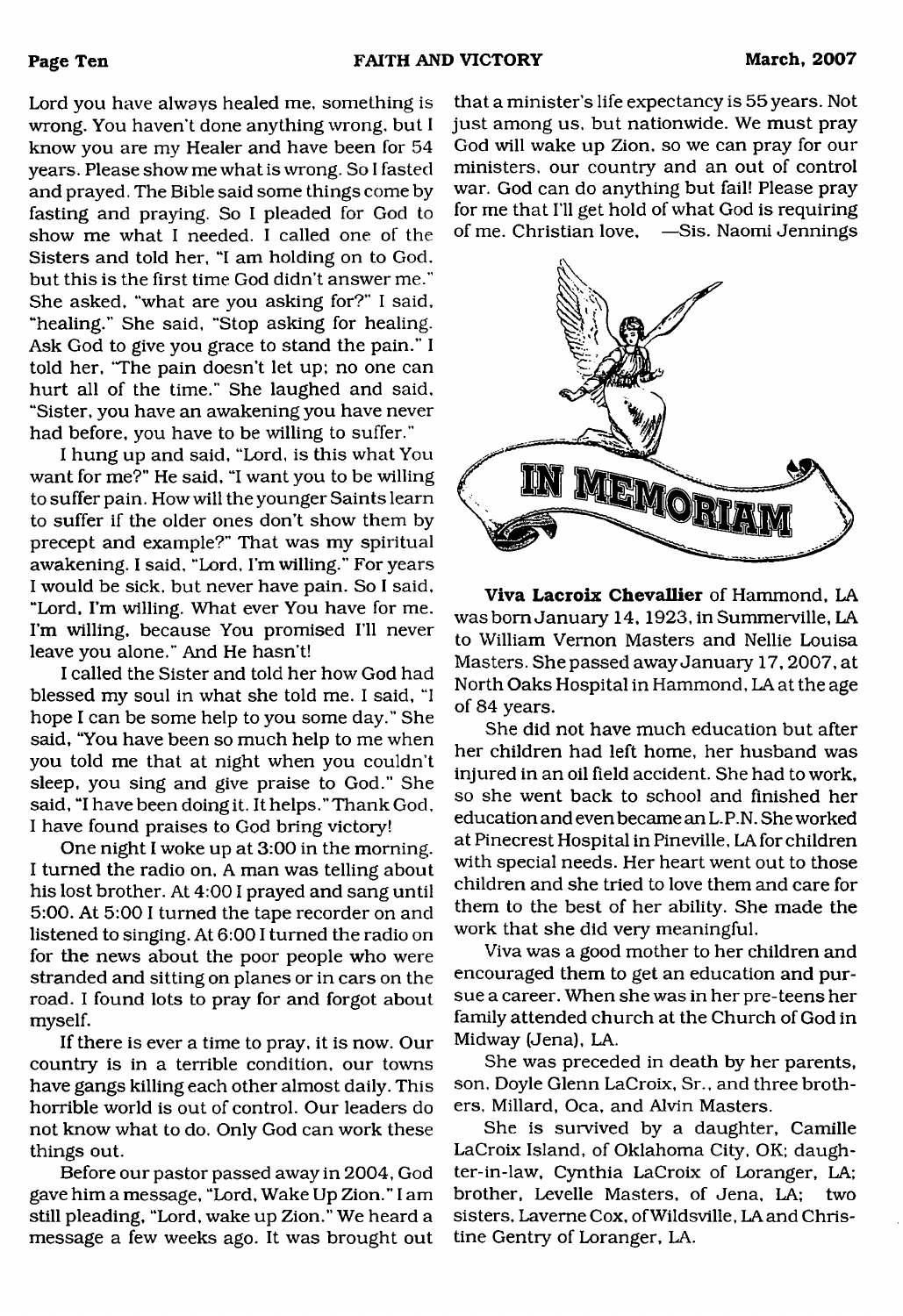Services were conducted at Young's Funeral Home in Jonesville, LA on January 20, 2007, with Bro. Michael Williamson officiating. Burial was in Belah Cemetery in Jena, LA.

#### - - - -

**Herbert Willie Flynn** of Loranger, LA was bom September 27, 1930, to Dallas and Mamie Joiner Flynn and passed from this life, December 21, 2006. He was married to Mary Miller Flynn, also of Loranger. To their union, five children were born, Kay, Kathy, Dennis, Terry and Tim.

Herbert grew up in the rural farming community of Loranger and spent his working years farming and being a truck driver. He had a chicken farm, beef cattle and dairy cattle and drove many years for Walker-Roemer dairies and Lampton Love Gas Co.

Herbert knew at about age 60 that something was not quite right in his body. He could tell that his reaction time was slowing down and he was concerned for his own safety and the safety of others on the highway. He talked of planning to retire at age 62 or 65. He retired at age 62 and soon afterward began showing the obvious signs of the disease that attacked his father, which was Parkinson's. Herbert never complained about his condition and his family observed in him the mark of patience. He was concerned about others and showed his concern by comments such as "be careful," which was heart meant, when they would leave after caring for him.

Herbert and Mary reared their children on the farm, which usually has a way of demanding much time, but they found ways of building memories with their family by taking time to travel around the country and visiting some of its beauty.

Herbert was often emotional in his later years and was very tender. One of his desires was for the Lord to give him a clean soul. One night the Lord visited him and gave him a dream which Herbert seemed to take as a confirmation that the Lord had given him his desire.

He will be sadly missed by those in this community and by his family. Herbert was preceded in death by his parents, Dallas and Mamie Flynn and two brothers, Delbert and Kenneth Flynn.

He is survived by his wife, Mary Miller Flynn; two daughters, Kay and husband, Mike Stover;

Kathy and husband, Ferlin Palmer; three sons, Dennis and wife, Pam Flynn; Terry and wife, Sandra Flynn, and Tim Flynn; eight grandchildren, Brian, Derek, Terell, Bradley, Cody, Anecia, Mariah and Natashia; one step-grandchild, Taylor.

Herbert was laid to rest in Oak Grove Church of God Cemetery in Loranger with services conducted by Bro. Michael Williamson.

 $\overline{\phantom{a}}$   $\overline{\phantom{a}}$   $\overline{\phantom{a}}$   $\overline{\phantom{a}}$   $\overline{\phantom{a}}$   $\overline{\phantom{a}}$   $\overline{\phantom{a}}$   $\overline{\phantom{a}}$   $\overline{\phantom{a}}$   $\overline{\phantom{a}}$   $\overline{\phantom{a}}$   $\overline{\phantom{a}}$   $\overline{\phantom{a}}$   $\overline{\phantom{a}}$   $\overline{\phantom{a}}$   $\overline{\phantom{a}}$   $\overline{\phantom{a}}$   $\overline{\phantom{a}}$   $\overline{\$ 

**Melvin Curtis Flynn** was bom August 27, 1913, in Loranger, LA, to Willie and Rosa (Lee) Flynn. He passed from this life Friday, January 19, 2007, in Colonial Nursing Home, Guthrie, OK at the age of 93 years. He was married to Philimine Emma Mahnke of Ponca City, OK, August 31, 1936. To this union were bom two children, Gerald Curtis and Sharon Eileen.

He was a hard worker and a good provider for his family and gave freely to the work of the Lord. He taught his children to work, be honest and God-fearing. Melvin was saved at a young age and was active in church work, holding the office of superintendent, Sunday school teacher and board member.

The family lived in the Los Angeles, CA area several years and then moved to Dinuba, CA where they purchased a farm and resided there a number of years before moving to Hammond, LA in 1958. They were in the Hammond and Loranger congregations while living in Louisiana. After residing in Louisiana approximately 26 years, he and his wife, along with Jerry and Sharon, moved to Shawnee, OK.

He was preceded in death by his parents, his wife of over 65 years, Philimine Mahnke Flynn; one sister, Katie Joiner of CA; four brothers, Luther (Jim) of CA; Dallas, Angus and O. D. all of Loranger, LA.

He leaves to mourn his passing Gerald and wife, Connie Flynn, of Loranger; Sharon and husband, Jerry Quave, of Guthrie, OK; one brother, Cullie, ofCA; four grandchildren, Debbie and husband, Craig Shaffer, of Guthrie, OK; Duane and wife, Terri Anne Flynn; Bert and wife, Toni Flynn; and Darin Flynn all of Loranger, LA and seven great-grandchildren,

The funeral service was conducted in the Oak Grove Church of God chapel, Loranger, LA, January 24,2007. With burial in the Oak Grove Cemetery. Services were conducted by Brothers Ed Wilson, Michael Williamson and Steve Elston.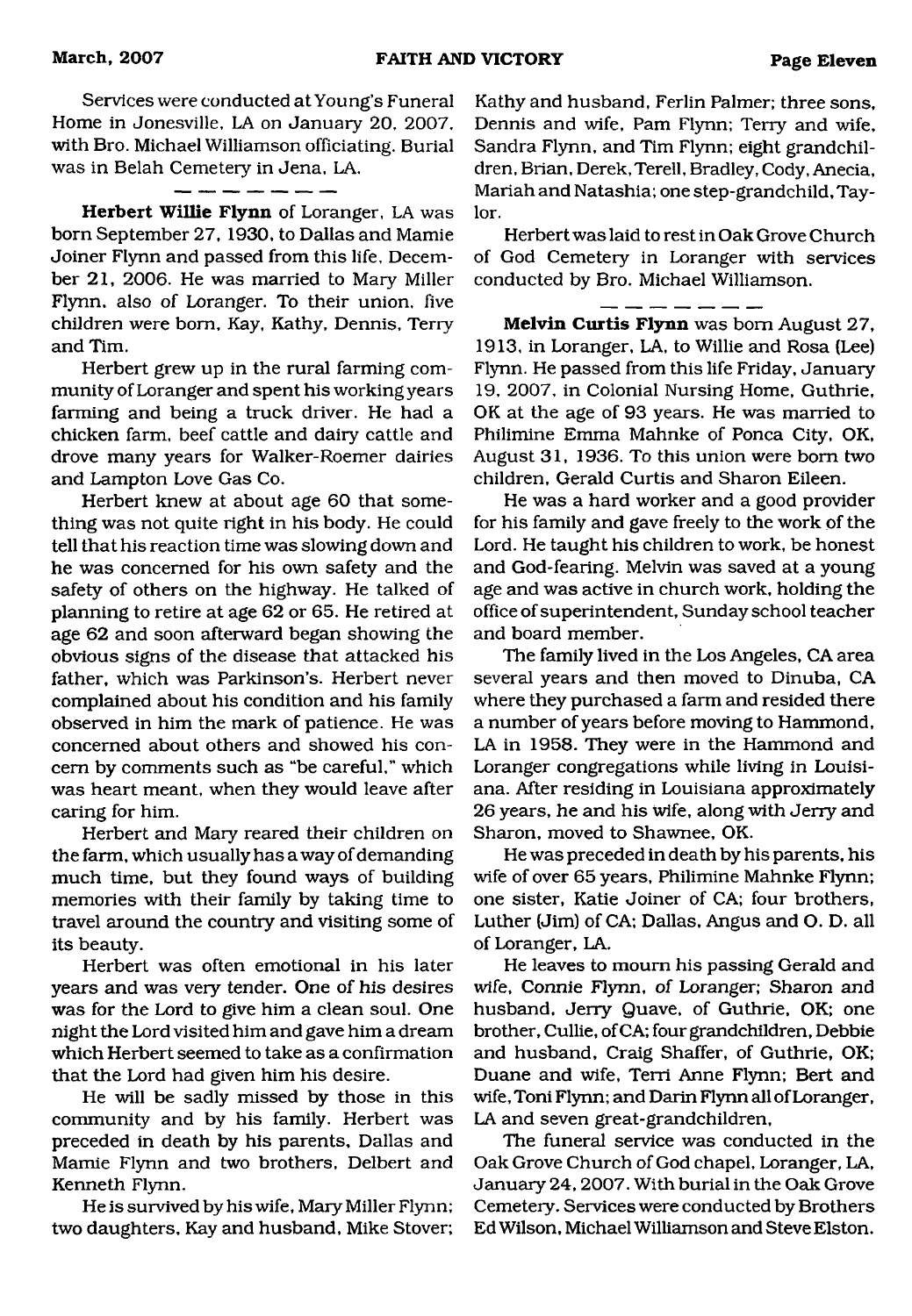# <span id="page-11-0"></span>**NOTHING**

#### **By Sis. LaVerna Probst**

I heard a statement made a few days ago that set my mind and heart to searching. It was, "The Bible has a lot to say about nothing." I will share some of the scriptures I found as I studied the thought of *Nothing.*

**The nothingness of man:** "All nations before him *areas* nothing; and they are counted to him less than nothing, and vanity." Isaiah 40:17.

"Behold, ye *are* of nothing, and your work of nought:..." Isaiah 41:24.

"Behold, they *are* all vanity; their works *are* nothing: their molten images *are* wind and confusion." Isaiah 41:29.

"And all the inhabitants of the earth *are* reputed as nothing:..." Daniel 4:35.

As I thought on this, it was too wonderful for me to comprehend, that God gave His only Son for someone that was less than *nothing.* I thought of the old dot matrix printers that printed by millions of tiny dots, too small for someone to pick out just one dot, yet my Savior gave His life for me when I was nothing but a tiny dot among the millions. He called my name, He saved my soul and made me a recipient of Heaven's best. How could I ever feel worthy of such love?!!!

**Riches are nothing:** 'Treasures of wickedness profit nothing: but righteousness delivereth from death." Proverbs 10:2.

"There is that maketh himself rich, yet *hath* nothing: *there is* that maketh himself poor, yet *hath* great riches." Proverbs 13:7.

"Because thou sayest, I am rich, and increased with goods, and have need of nothing; and knowest not that thou art wretched, and miserable, and poor, and blind, and naked:" Revelation 3:17.

God wants us to realize that we are nothing and to find nothing within ourselves. We must understand our great dependency upon a force much greater than ourselves.

"I know that, whatsoever God doeth, it shall be for ever: nothing can be put to it, nor any thing taken from it: and God doeth *it,* that *men* should fear before him." Ecclesiastes 3:14.

"As he came forth of his mother's womb, naked shall he return to go as he came, and shall take nothing of his labour, which he may carry away in his hand." Ecclesiastes 5:15.

"In the day of prosperity be joyful, but in the day of adversity consider: God also hath set the one over against the other, to the end that man should find nothing after him." Ecclesiastes 7:14.

Does He want us all without confidence in facing life and its perplexities? No, not at all! But we must realize that **only in Him are we something,** and without Him we can do nothing but create chaos.

"... as having nothing, and yet possessing all things." II Corinthians 6:10.

"...for without me ye can do nothing." John 15:5.

".. .the flesh profiteth nothing:..." John 6:63.

"Ye are the salt of the earth: but if the salt have lost his savour, wherewith shall it be salted? it is thenceforth good for nothing, but to be cast out, and to be trodden under foot of men." Matthew 5:13.

Oh, that we as man could understand how unimportant we are and that nothing we can do is of any value without God. Even Jesus speaking of Himself said in John 5:19, "...Verily, verily, I say unto you, The Son can do nothing of himself,..." If Jesus realized He could do nothing without God how much more we should comprehend our nothingness. If we can grasp this concept of nothingness it will take care of hurt feelings, church troubles, thinking that the minister doesn't spend enough time with "me," my ideas are never listened to, and the many petty things we spend our time and energy fretting over.

If we can grasp this thought then we have the promise in Isaiah 66:2, "...but to this *man* will I look, *even* to *him that is* poor and of a contrite spirit, and trembleth at my word."

"Great peace have they which love thy law: and nothing shall offend them." Psalms 119:165.

"Behold, I give unto you power to tread on serpents and scorpions, and over all the power of the enemy: and nothing shall by any means hurt you." Luke 10:19.

"But let patience have *her* perfect work, that ye may be perfect and entire, wanting nothing." James 1:4.

Let us go back to the thought of the printer. I am informed that the finer or smaller the dot, the finer the printing and the clearer the image. Is this not true of the Family of God? If we try to stand as a dot alone it will distort the picture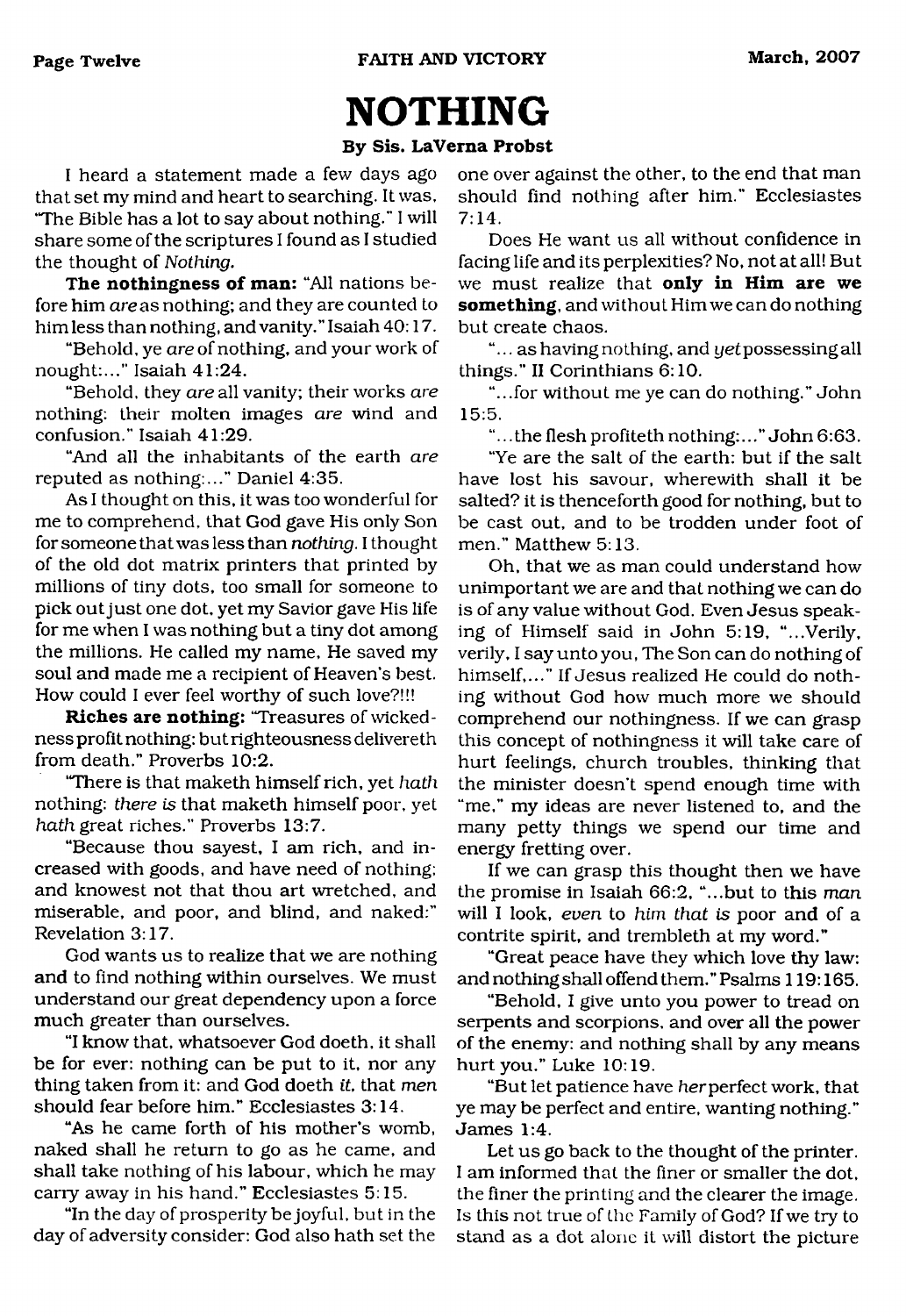God is wanting to portray to the world, but as we each one become that "nothing," losing our identity, the image of God's church will shine clear and bright.

How my heart has been challenged to hide in the dust as Isaiah 2:10 says. To achieve this, many times it will cost hard trials and a destruction of the flesh and my ways, but to have the Lord look upon me will be worth it all.



(Continued from page 3.)

*Evening Light Songs.)* This they did in horse drawn buggies, boats or on foot. What are we doing today to spread the gospel? Are we content with just a few knowing the truth, and billions being lost for eternity? There is a mindset that ten percent of one's income belongs to God, the rest is for them. Do we believe that? (When have we tried giving 90 percent and living on 10 percent, or giving ALL our living as the widow did in Mark 12:44?) Are we unconsciously following the pattern of the world?

Are we not leading our children on the path to Sodom's wickedness when we keep them full of bread without giving them responsibilities equal to their ability? Even small children should be responsible for keeping themselves and their rooms clean, doing school homework and family chores. Abundance of time was one of Sodom's sins. Each person has the natural desires to please the flesh, and when children have too much free time the devil has more chances to influence their desires toward evil. When the mind and body are busy cleaning, sewing, taking music lessons, doing art projects, woodwork or fixing mechanical things and especially helping others, then evil temptations cannot enter so quickly. My parents often quoted the old saying, "An idle mind is the devil's workshop." Moreover, they kept us busy. A child who is kept busy working or physically playing will be tired at night. A tired child will not be staying awake all night wasting time or doing things that appeal to the flesh.

Religious complacency, being at ease in Zion, and materialism have already wrecked many a Christian's experience and is pounding at the door of others. People are blinded to God's vision. Believers do not feel God's pulse for the lost. They do not feel Jesus' agony when He died without a friend. Jesus told us that near the end, "Because iniquity (inherited injustice) shall abound, the love of many shall wax cold." Matthew 24:12. Some of our generation has inherited thought patterns and living habits that are self-centered and very unlike Christ, Who willingly gave up Heaven to suffer for us. We must guard against these iniquities lest they cause spiritual disaster.

K.P. Yohannan in Living in the Light of Eter*nity,* said, "What I see happening in Christian circles concerns me deeply. Believers are being bombarded from all sides to invest their time, efforts and finances in everything but a lost and dying world. Material things, trips, social gatherings, building projects and the comfort of their families, all these and more, may come at the expense of souls who are lost for eternity. And believers who have already committed their lives to reaching the world with the Gospel are in danger of losing their focus."

Our focus is so often on ourselves, our job, our church, our future, our retirement, our family. Why do we not take up our cross and follow Christ Who sacrificed even a place to lay His head? Are we blinded by selfish desires? Jesus' focus was on the lost, so shouldn't it be ours?

Another sin of Sodom was that they did not "strengthen the poor and needy." A Christian should sacrifice to help the poor, but are we even sharing our abundance with the needy, or throwing it in the trash? While we are living a standard far better than that of kings in former ages, the lost and the poor barely exist in their miserable conditions. Many parents are keeping their money for their family's unnecessary comforts instead of giving to the Lord or to the poor. Moreover, instead of benefiting from their parents sacrifice, many in their teenage years are choosing to be selfish and experimenting with things of the world, pleasures, fame, gaming, drugs, alcohol, gambling, pornography etc.

Romans 10:13-15 says, "For whosoever shall call upon the name of the Lord shall be saved. How then shall they call on him in whom they have not believed? and how shall they believe in him of whom they have not heard? and how shall they hear without a preacher? And how shall they preach, except they be sent?..." What are we doing to send a preacher to those who are lost? Jesus sacrificed the comforts of Heaven to save the lost. God sacrificed His son. What are we sacrificing so others can hear and believe on Jesus?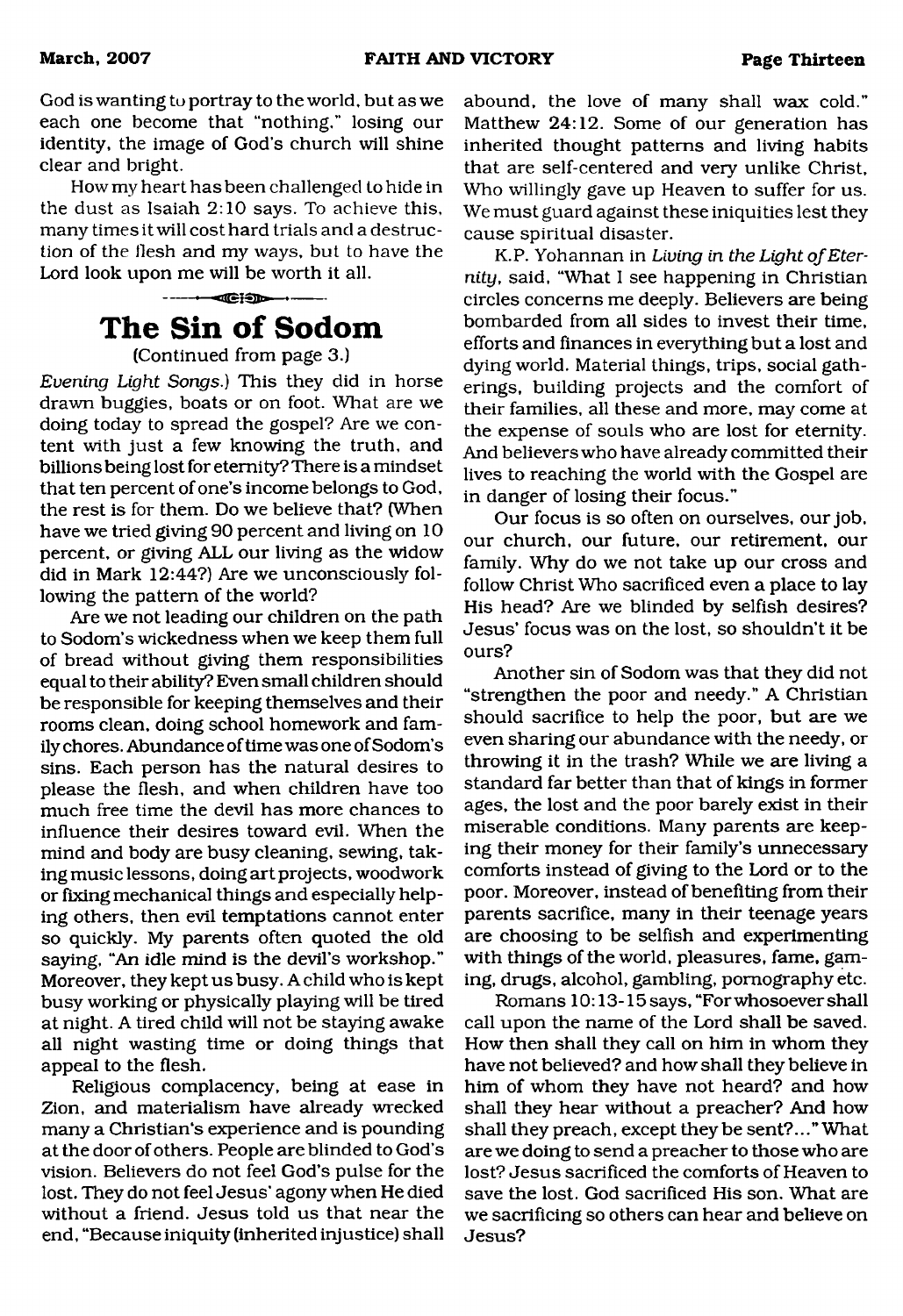Christians often listen to the advice of others and huddle in their comfort zones, not realizing their lack of involvement is propelling them toward a tragedy ahead. It would be much better to do God's will, although it's difficult. The Israelites in Numbers 13:25-14:11, were afraid to enter the promised land because of the giants. It would have been much better for the Israelites to have given up their fears and comforts and fought the giants.

I believe the devil is playing a similar trick today, saying, "You can't do enough for the lost billions to make a difference, so why try?" Your friends warn you to stay balanced. Others quote, I Timothy 5:8, "But if any provide not for his own,...he hath denied the faith, and is worse than an infidel." When others say discouraging words, we need to ignore them as Christian did in Pilgrim Progress, when he put his fingers in his ears and cried, "Life! Life!"

Should we not take our sons and daughters into the icy waters of self-denial, and give of our money so others hear the gospel, and by so doing save our sons and daughters? Or we can huddle in our comforts with them and both die spiritually. I believe we should enter into the battle for souls. Let us not allow our children to grow up in the sins of Sodom, for they may take up the practices of those cities as well. God help us to save ourselves from "...pride, fulness of bread, and abundance of idleness...."

# *He Shed His Blood For All*

*Nineteen hundred million souls, Standing near the finalgoaL* Soon we'll see the awful judgment on them fall; *M ust they truly he consigned To the pit and there confined,* Since the blessed Savior shed his blood for all?

Every second, sad to tell, *Counts another soul in hell,* Dreadful sight to see them bound in sin's dark pall. *What in life we all may do,* Can but save a very few, *Yet, the blessed Savior shed his blood for all.* 

*Tho' a million be bro't in, There's a billion yet in sin; Quictfy bear the gospel message unto all. (Preach the word at any cost, for the world in sin is lost, Yet, the blessed Savior shed his blood for all.* 

*Can we tarry home for dross While beholding such a loss? If we can from heaven's grace we'll surely fall Quiclfy leave the cottage door; Spread the truth from shore to shore,* For the blessed Savior shed his blood for all. *— W .q. Schell*

# <span id="page-13-0"></span>**WAIT ON THE LORD By Bro. Leslie Busbee**

------- ------------------

One of the greatest lessons in life we should learn, and what is perhaps the most difficult, is that of having faith and patience to wait on the Lord. This involves waiting on Him for things we desire and need, things that we are assured that He has promised us in His Word and in personal revelations from Him. The Holy Spirit is so good to inspire our hearts through the avenue of His Word, and we grasp hold earnestly of His promise and feel so assured that the blessing we need and desire will come to pass. But then the days and weeks go by with no fulfillment, and we are prone to give it all up and cease from our hope. But here is where faith and patience must take hold in our inner man. We must accept the fact that God wants us to learn the great lesson of waiting patiently on Him. And the Holy Scriptures are abounding in expressing this thought of waiting on God.

Lamentations of Jeremiah 3:25-26 declares: "The LORD is good unto them that wait for him, to the soul *that* seeketh him. *It is* good that *a man* should both hope and quietly wait for the salvation of the LORD." Isaiah 30:18 says, "And therefore will the LORD wait, that he may be gracious unto you, and therefore will he be exalted, that he may have mercy upon you: for the LORD *is* a God of judgment: blessed *are* all they that wait for him," The Lord is good, but He is also a God of judgment. He does things in proper order and with exact wisdom. He does not work according to our mortal fancies, but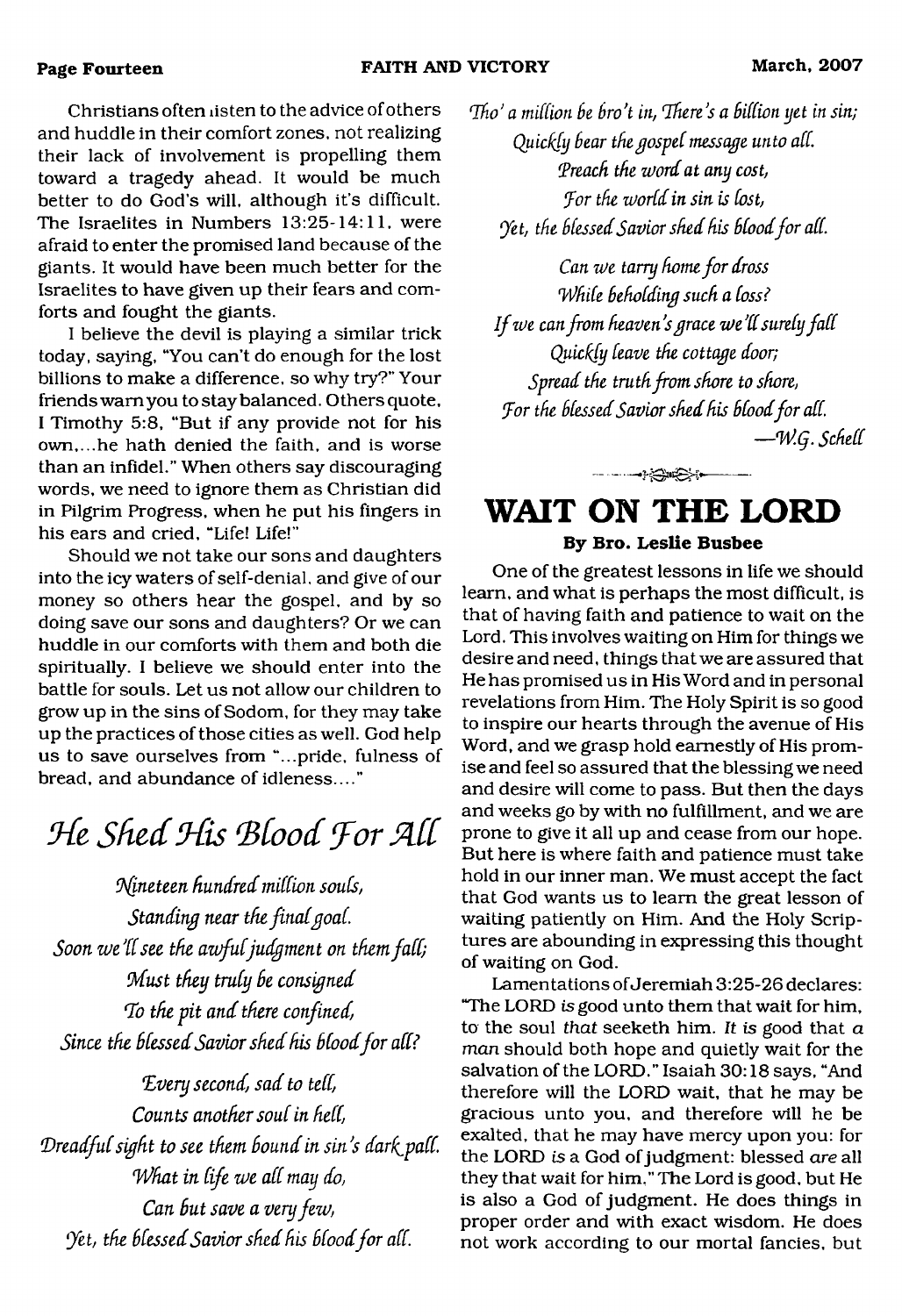according lo what He sees is best for us. He will be exalted because He is worthy of being exalted. So it falls to us to learn the lesson of waiting on Him with steadfast patience and expectancy. Many down through the ages have waited on Him and proven that it is the best for one to do.

David testified in Psalm 40:1-3 about the Lord inclining unto him and hearing his cry, bringing him up also out of an horrible pit. out of the miry clay and setting his feet on a rock and establishing his goings, and putting a new song of praise in his mouth. But what preceded all of this wonderful deliverance? Verse 1 states: "I waited patiently for the LORD;..." All of this blessed experience came about through David's faith and patience. I do not know if this Psalm was written about such, but we do know that David went through a lengthy trial of faith and patience in his sufferings from King Saul. David had to leave home and go out in the wilderness like an exile to keep from being murdered by Saul. We do not know how long David had to be thus mistreated, threatened, abused and separated from his home, but it evidently stretched out into several years. His years of exile and peril of his life might well have been the horrible pit he was referring to. However this can also be applied to the horrible pit of sin and transgression against God that mankind is so desperately imprisoned in.

Then there are other scriptures expressing this thought of waiting upon God. In Habakkuk 2:1-4 the prophet tells how he was standing upon his watch and tower to watch and see what the LORD would say unto him. And the Lord answered him and said, "...Write the vision, and make it plain upon tables, that he may run that readeth it. For the vision is yet for an appointed time, but at the end it shall speak, and not lie. though it tarry, wait for it; because it will surely come, it will not tarry. Behold, his soul *which* is lifted up is not upright in him: but the just shall live by his faith." The vision and answer of the Lord would come at an appointed time, (God's time), and if it tarried He exhorted us to wait for it. Now this very scripture is quoted from in various places in the New Testament. Let us notice how the writer quotes from this in Hebrews 10:35-38. After commending them for taking joyfully the spoiling (plundering, theft and loss) of their (earthly) goods, knowing in their hearts that they had in Heaven a better and an enduring substance, he exhorted them thus: "Cast not away therefore your confidence, which hath great recompense of reward. For ye have need of patience, that, after ye have done the will of God, ye might receive the promise. For yet a little while, and he that shall come will come, and will not tarry. Now the just shall live by faith: but if *any man* draw back, my soul shall have no pleasure in him."

This thought of waiting for the salvation of the Lord is mentioned again in Genesis 49:18 by Jacob, right amid the blessings that he was pronouncing upon his twelve sons as he was dying. These blessings he gave are prophetic of the gospel of Christ. His blessing upon Judah in verse 10 is very much accepted as speaking of Jesus, the lawgiver, and Shiloh (rest giver). 'The sceptre shall not depart from Judah, nor a lawgiver from between his feet, until Shiloh come; and unto him *shall* the gathering of the people *be."* Then, right between the blessing given to Dan and the blessing upon Gad, Jacob declared: "I have waited for thy salvation, O

| Bible<br>essons.<br>$\sqrt{111/111/2}$<br><b>BIBLE</b><br>in a glass the glory of the Lord,<br>"Beholding as<br>we are CHANGED" II Cor. 3:18<br>Subscription Order<br>Please send_____________copy/ies of the<br>Bible Lessons quarterly to:                                                                                                                  |  |
|---------------------------------------------------------------------------------------------------------------------------------------------------------------------------------------------------------------------------------------------------------------------------------------------------------------------------------------------------------------|--|
| Name<br>Address_____________________<br>City__________________State_____Zip_____<br>Phone<br>Subscription rate: \$1.50 per copy per<br>quarter; or \$5.00 per copy for one year<br>(issued quarterly).<br>Please find enclosed payment in the<br>amount of $\frac{1}{2}$ .<br>Mail to:<br>FAITH PUBLISHING HOUSE<br>P.O. BOX 518<br>GUTHRIE, OK 73044<br>3/07 |  |